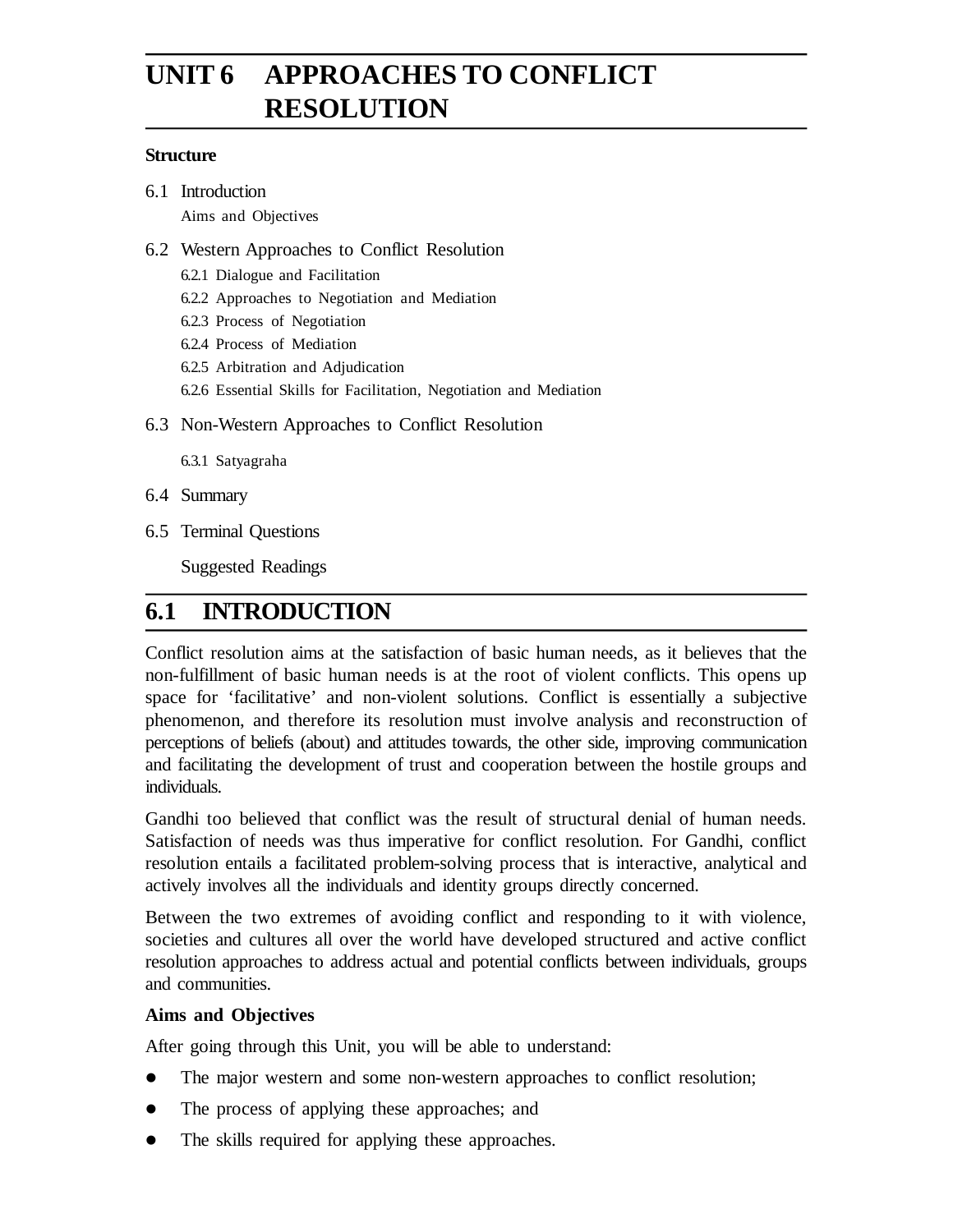## **6.2 WESTERN APPROACHES TO CONFLICT RESOLUTION**

Most western approaches to conflict resolution require the usage of a go-between or an intermediary. Heidi Burgess defines intermediaries (or "third parties") as people, organizations, or nations who enter a conflict with the aim of trying to help the disputants de-escalate or resolve it. Intermediaries can play various roles depending on the circumstance and the kind of help the disputants require from them (active or passive role). Sometimes the hostile individuals and groups may decide to resolve the conflict of their own initiative- by discussing the issues between themselves- without involving any intermediary. If the discussion does not work, one could move to the process of one to one *negotiation*. If the stakeholders are not able to work out a solution on their own, then they may take assistance from an intermediary. The intermediary may initially focus on the process of *conciliation*, where she/he has the limited role of focusing on reducing hostilities. Beyond this, one could move to the process of *mediation* and seek active assistance from the intermediary in exploring options and negotiating a settlement but the responsibility to decide on acceptable solutions is ultimately in the hands of the contending parties. One could next move to the process of *arbitration* where the arbitrator would behave like a judge, decide on the right and wrong and impose a decision. Adjudication is also a form of arbitration, wherein the *adjudicator* is the judge. Lastly, disputants have the choice of going in for litigation.

The facilitator is a person who leads a collaborative process in which individuals and groups with divergent views meet to reach consensus on a goal or to solve a problem. The role of a *facilitator* is less active than that of an arbitrator or mediator as a pure facilitator is responsible only for the process and not for the content.

Mediation and arbitration may seem to be a similar process but they are different. Although both arbitration and mediation involve a third party, mediation places the responsibility of deciding on acceptable solutions in the hands of the disputants, while arbitration places it on the arbitrator. Negotiation, mediation and facilitation involve more of individual and community decision-making, which ultimately aim at the possibility of enhancing relationships between the contending groups and individuals while arbitration, adjudication and litigation involve more of legally-enforced decision-making. So, in the latter case, the law takes over and the role of the individual and the community in decision-making becomes negligible. Thus, in arbitration, adjudication and litigation the power of the conflicting groups and individuals to manage their own conflict decreases and they have less control over the solutions in comparison to the processes of negotiation, facilitation and mediation. (*see Figure 1*)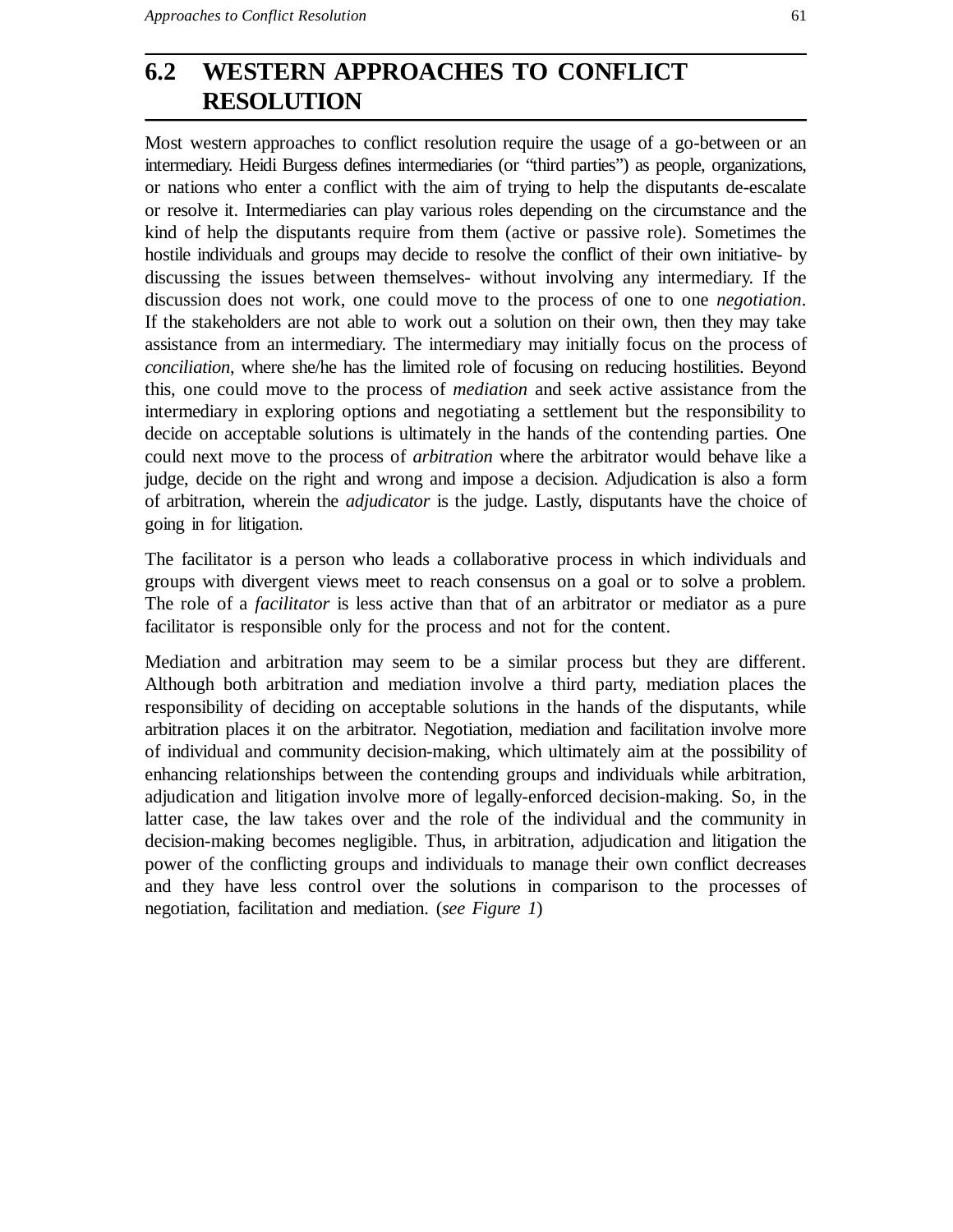



*Source:* Simon Fisher *et al.: Working with Conflict - Skills and Strategies for Action,* New York: Zed Books & Responding to Conflict, 2000, p.18

#### **6.2.1 Dialogue and Facilitation**

Relationships are key to human existence. In relationships we experience differences – of views, beliefs, attitudes, values etc. Differences can be used as dividers to foster hatred, ill-will and animosity or they can be used as a connector to discover the underlying human unity, to create new partnerships, and to build peace. Gandhi also believed in the human unity structure at the level of social relationships, the structure to which all human beings belong and which must be preserved. If we choose to view differences as a way to build peace, the medium through which this can be done is that of *dialogue*. Simply speaking, dialogue means to sit and talk with each other especially with those we have differences. Talking together can however involve debating, discussing with a view to convincing the other, arguing for our point of view, examining pros and cons. But in dialogue, the intention is not to advocate but to inquire; not to argue but to explore; not to convince but to discover.

Creation of a safe space is intrinsic to dialogue- psychologically as well as physically- only when people feel safe will they be able to express their opinions freely. Secondly, the purpose of a dialogue is to learn from each other and to discover each other. Besides, usage of appropriate communication skills is essential in a dialogue. This would involve putting aside one's judgments and listening carefully and respectfully to the experiences of other people. Moreover, dialogue participants must be prepared, for sometimes hidden things surface—conscious or unconscious beliefs, perceptions, assumptions, fears—these hidden aspects increase the level of understanding of the participants. Additionally, there can be several ups and downs in a dialogue. It is important to stay through the hard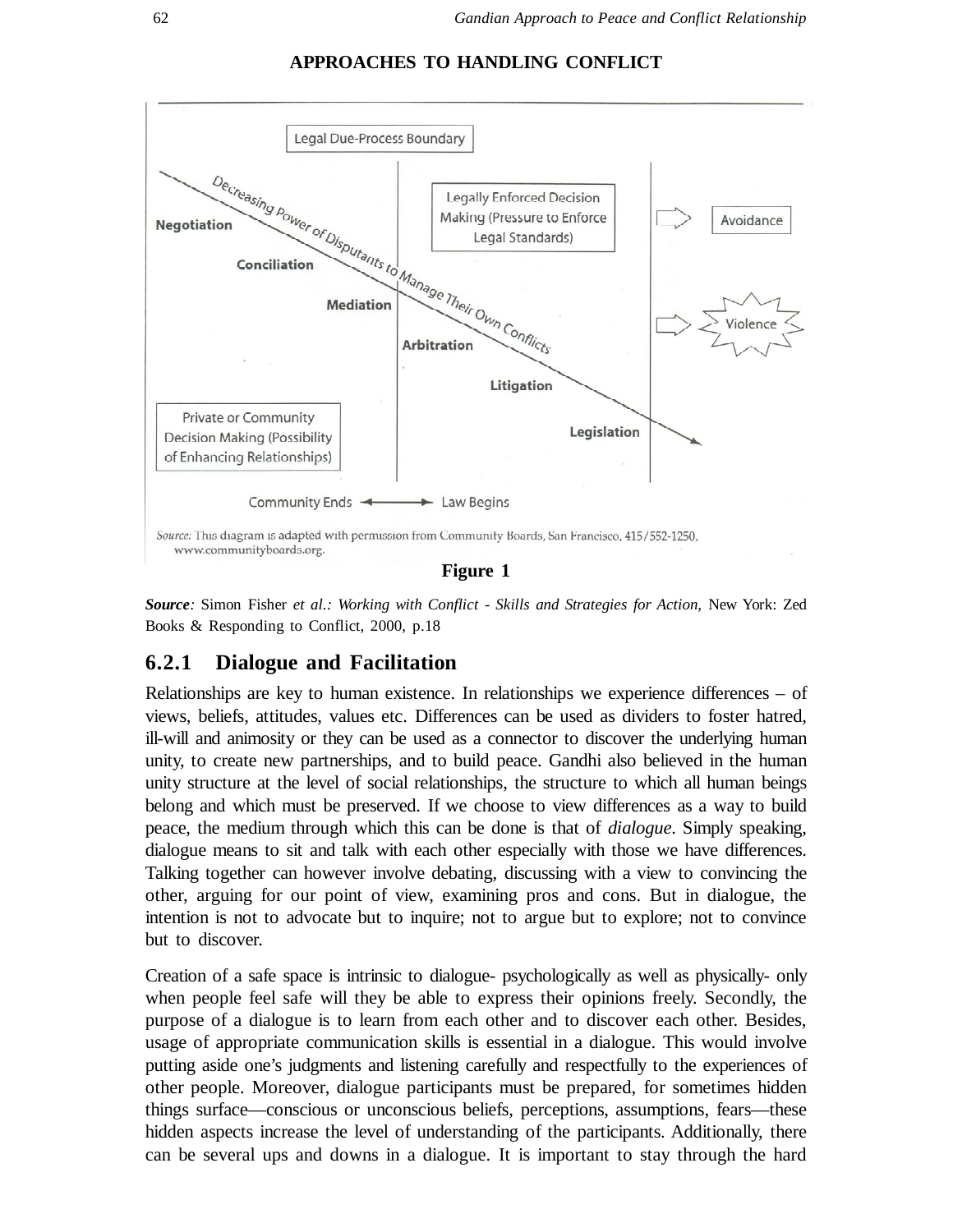places—anger, frustration, emotional outbursts—and use them as learning opportunities. But most of all, dialogue should not be approached as a means to change others; rather dialogue participants must be willing to be changed by the whole experience.

If dialogue is a process or the *end*, the *means* through which this process is conducted is known as facilitation. Facilitation is a process of helping a group complete a task, solve a problem or come to an agreement to the mutual satisfaction of the people participating in the dialogue or discussion. A facilitator is responsible for conducting the process smoothly but she/he is not responsible for the content or the final product. Gandhi believed in the unity of means and ends, which is necessary for a just and peaceful society and dialogue and facilitation combine together to do just that.

In most organisations, people get into conflicts with others not because what decision was made but how the decision was made – who made the decision, by what method and by what level of majority. Decision-making, thus, lies at the core of building peace in group, community or organisational settings and facilitators can help a group make a decision.

In most democratic settings, decisions are made by voting. But voting means different things to different people, so it is important to clarify and agree well in advance on what percentage is required to pass a vote. This can range from 50 per cent to 60 per cent to sometimes 100 per cent or simple majority, two-third majority, by consensus or unanimously. The facilitator makes sure that the group agrees in advance on the percentage of vote. She/he also clarifies the term 'consensus' as people have different understandings of it (a decision in which all involved agree to support; even if it may not be the decision which all prefer is a consensus decision). A decision made by consensus is useful in any group situation, but in situations of conflict, it plays a crucial role, for people are often unwilling to be bound by a single vote or a single decision.

### **6.2.2 Approaches to Negotiation and Mediation**

Negotiation and mediation as instruments of peaceful conflict resolution have existed since early history in Western societies but they were institutionalised as means of peaceful resolution of inter-state conflicts only in the 20<sup>th</sup> century.

The Western approaches to negotiation and mediation make a distinction between formal actors on the state level (governments and international or regional organisations) and informal actors on the civil society level (international or local non-governmental actors viz, religious institutions, research institutes, academics, former government officers, think tanks, or individuals). State level mediators or Track I use traditional diplomacy whereas civil society mediators or Track II use a variety of approaches.

States mediate with the outcome-oriented approach (traditional diplomacy), which identifies the representative leaders of the conflicting parties and brings them together to negotiate or mediate a ceasefire and a peace accord. This approach has been used as a major instrument in ending a large number of wars but is the focus of criticism, as it tends to concentrate solely on the top leadership and overlooks the root causes of conflicts. A variant of the outcome-oriented approach is Power Mediation. Power mediation has all the criteria of the outcome-oriented approach plus the possibility of use of power, including force.

At the Track II level of non-official mediation, the third parties are non-directive and they try to empower the conflicting parties to find their own solutions. These approaches are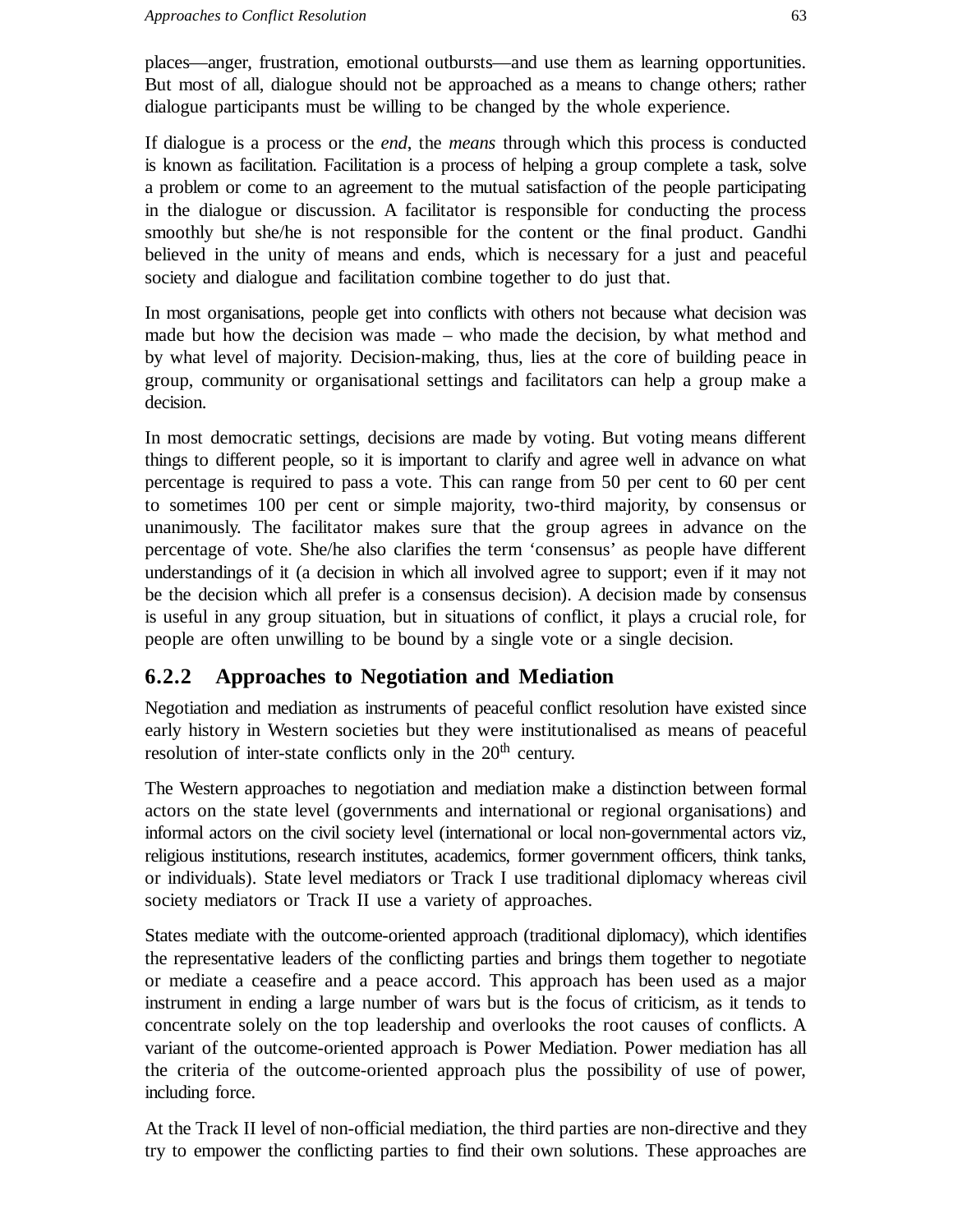long-term and they aim at rebuilding destroyed relationships between the conflicting parties. One of the most popular approaches at the Track II level is the problem-solving workshop. The aim of these workshops is to improve the relationship between the conflicting parties and to get at the root causes of conflicts. This is done by having a series of such workshops with the same target groups and mediators. The target groups are representatives of the conflicting parties who have access to the top leadership. The mediators here are usually a team of academic professionals with conflict resolution expertise or regional or technical expertise. States are critical of this approach on the ground that they are too long-term oriented and thus unable to stop wars.

The complementary approach aims to integrate Track I and Track II approaches as both of them make important contributions to conflict resolution. Here it is necessary to identify the appropriate actor and approach at a certain time in the conflict. Complementary approach tries to identify the most efficient mediators at different phases of escalation of the conflict.

#### **6.2.3 Negotiation**

As human beings we negotiate all the time: what to buy or not buy; how much to pay for the things bought; what to eat or not eat, what to do or not do etc. It is this simple and widely prevalent skill of negotiation that is used in conflict resolution as a strategy.

Negotiation is a process where individuals with shared and opposed interests, work out a settlement in order to come to an agreement. One has two choices while negotiating go for a win-lose situation (adversarial or distributive approach) wherein one person will win while the other will lose—or go for mutual problem-solving wherein both the individuals or groups will try to maximise a joint outcome (integrative approach) which will result in a win-win situation (gains for both the disputing individuals or groups). The latter approach is preferable if the disputing individuals or groups have a stake in maintaining ongoing positive relationships with each other. Gandhi was also of the view that an approach to conflict that seeks defeat for one party is inconsistent with conflict resolution.

Negotiation normally works in the following way:

- 1. Disputing individuals and groups share information about the situation they are in (one at a time without any intervention by the other);
- 2. They express their feelings (grievances) about the problem at hand or the situation they are in;
- 3. Disputants state their positions (what they want) and give reasons that underlie their positions and feelings;
- 4. They listen and communicate their understanding of the other individual's or group's positions, feelings and reasons (leading to collective analysis of the conflict);
- 5. Disputants invent three or more possible solutions or options for resolution;
- 6. They try to find a common ground that will be acceptable to all and can be sustained (they work on the details of the solution – *what* will be done, *who* will do it, *when* will it be done, *where* will it be done and finally *how* will it be done); and
- 7. Agree and shake hands on the solution that maximise mutual benefits and also agree to observe and monitor commitments and arrangements (the agreement can be a formally signed document).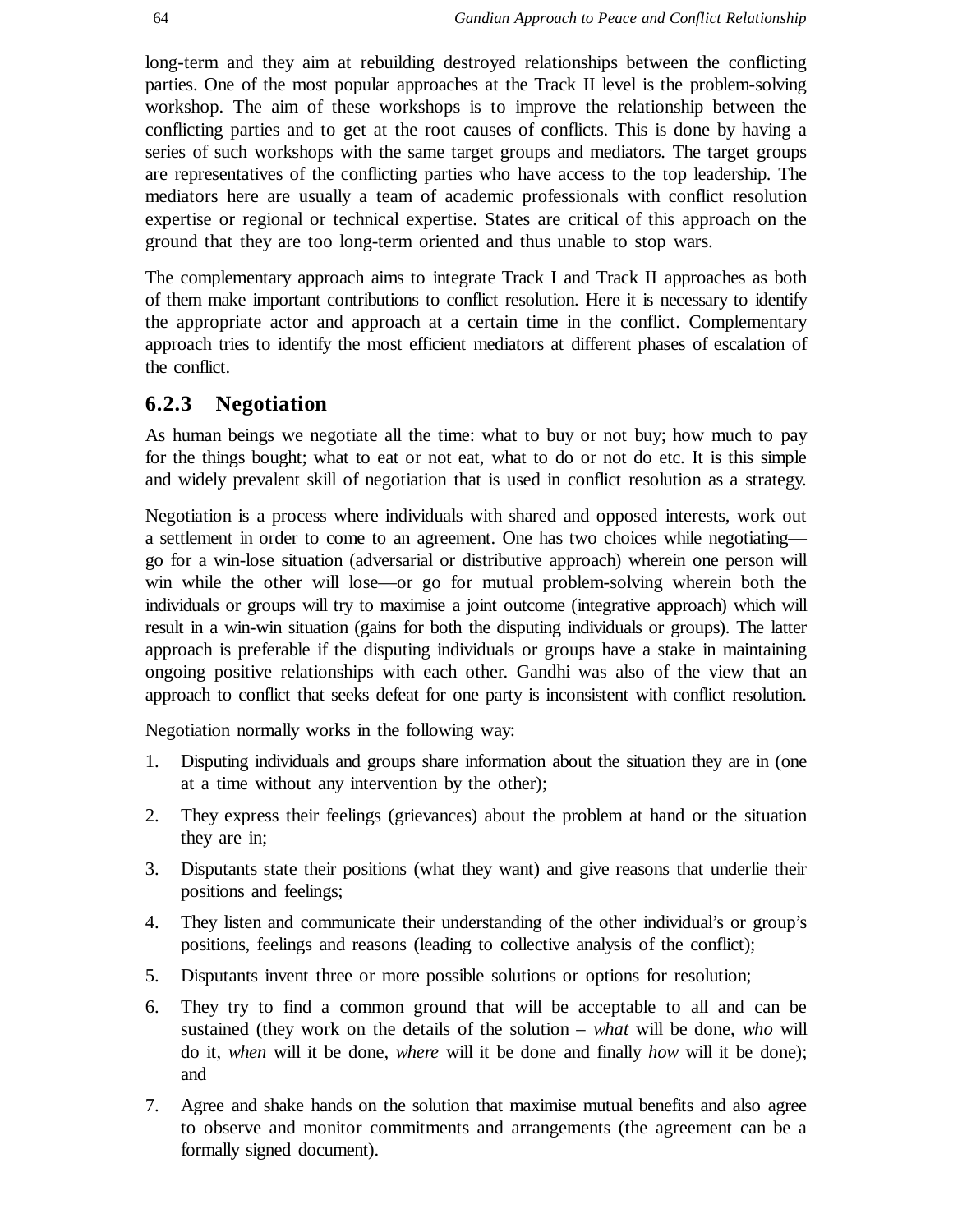In the initial phase of negotiation, parties maintain their stated *positions* (what we say we want). But an expert negotiator will shift the disputing individuals or groups from *positions* to *interests* (what we really want) and finally to *needs* (what we must have). The negotiator will do so by asking the *why* question to the disputants. In most cases, disputants have not thought through as to 'why' they want to do a particular thing or not do it at all. The *why* question thus forces them to think about their interests and needs.

Certain principles should be followed in the process of negotiation. We must separate the people from the problem. Mostly, relationships get entangled with problems. One should thus pay attention to maintaining a long–term positive relationship between the disputants and try to affirm the same symbolically and otherwise. Also, it is advisable that one is hard on the problem but soft on the people (Principled Negotiation). This means that we should attack the problem at hand but treat the other side as human, having emotions and values. Gandhi did exactly that when he refused to see the British as evil; however, he viewed the British policies and agendas as such.

Communicating effectively during the course of negotiation is a must and that involves listening actively and respectfully and speaking for oneself and not about others. Focusing on interests and not positions is necessary as positions are more conflicted than interests. Additionally, one should generate multiple options for resolving a problem. However, the process of generating options should be separated from the process of evaluating each option, which will be the next step. The idea is to look for an option that meets the interests and needs of the disputants. The final solution must be legitimate (it must be based on some objective criteria or principles). We should try to look for alternatives as well – what is the Best Alternative To a Negotiated Agreement (BATNA). And last but not the least, the commitments made during the process of negotiation should be realistic.

### **6.2.4 Mediation**

Sometimes people in conflict find it difficult to negotiate one-on-one, especially if issues are complex, emotions are intense, or stakes are high. In such cases, mediation becomes an option for managing conflicts constructively. Mediation is a process through which a neutral third person facilitates integrative negotiation between disputing individuals and groups. Although mediation is facilitated by a third person, it is a voluntary process where the disputing individuals or groups work out their own solutions, and make informed decisions to resolve their own disputes; the mediator does not make decisions for them. Most mediators, however, are professionals who are unknown to the parties. Sometimes, it is difficult to find any one person who is trusted as impartial and is acceptable to both the sides. In such cases, a team of two or more co-mediators can work well so long as each of the sides feels that the team is balanced in its totality. In case of a comediator, it is necessary to check with him/her – who will take the lead role; how the task will be divided.

Proper groundwork is a must for successful mediation: selection of a mediator/s; ensuring the participation of disputing individuals and groups; and preparation by the mediator/s. Mediators need to be aware of their strengths and weaknesses as well as that of their co-mediator, in case there is one. Additionally, mediators need to remember that the longterm goal of building relationships and empowering people to address systemic injustices are sometimes more important than reaching a specific agreement.

Mediation approaches differ from one setting to another as each culture and community is different. However, mediation generally is a four-stage process, which begins after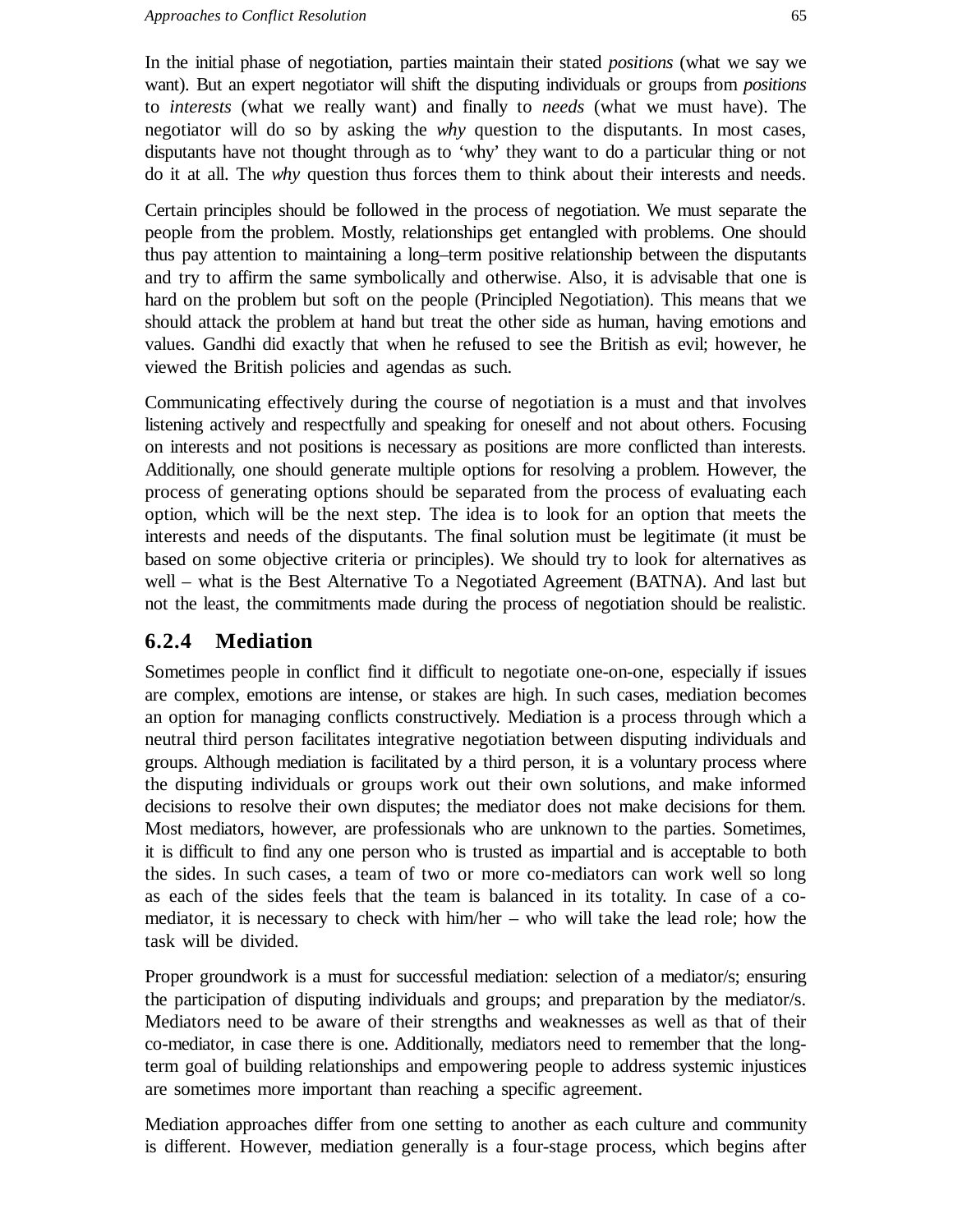advance preparation and getting the parties to the table. The first step is the introduction stage wherein the mediator provides a safe place for the conflicting individuals and groups to begin a face-to-face discussion. The mediator introduces himself/herself to the conflicting individuals and groups. She/he emphasises the goal of the meeting as well – it is a voluntary process for them to reach a mutual agreement. He/she then describes his/her role in the process – to help them talk to each other and not to judge or give answers. The mediator makes sure to describe the process – each side will take turns to speak; both will agree on the basic issues and will work with these one at a time with their suggestions for resolution. Gaining commitment to the ground rules like not interrupting, confidentiality and speaking respectfully is also very important at this stage. The mediator should ask the conflicting groups and individuals to come up with the ground rules (if the rules come from them, they will also feel morally responsible to be bound by them) and not make suggestions initially; in case they are unable to do so, the mediator can then suggest some of the ground rules and gain commitment from the participants for them.

The second stage is of storytelling, which allows the disputing individuals and groups to express their concerns, explain the situation as they understand it, and gain a sense of the other side's view. It is the duty of the mediator to ensure that the participants speak directly to each other and not via or through him/her (coaching direct dialogue is a must). The mediator will get the perspective of each side one at a time and offer his/her paraphrase identifying each side's hopes and concerns. The mediator in his/her paraphrase should also acknowledge the hurt, anger and frustration of the people in conflict. He/she will then summarise the main issues of the conflict and the common grounds and positive intentions, if any (identifying the common ground is essential as people in conflict do not think that they have anything in common between them).

Problem solving is the third stage of the mediation process. The key here is to build a sense of joint ownership of the problems (they are in this together – they got into the conflict together and now they have to make an effort to get out of it together) by helping identify the issues that separate them and generate, evaluate, and negotiate options for resolution. In this context, Gandhi had also opined that instead of separating the two sides, a conflict should actually unite them because their incompatibility is common. The mediator will now pick up one issue at a time and get the conflicting groups and individuals to work on it (usually start with the easiest to resolve, so that the disputing individuals and groups get the feeling that it is possible to resolve issues between them). Here the focus of the mediator should be on trying to move the conflicting individuals and groups from their *demands* (positions) to their underlying *interests*. She/he should then encourage them to generate options for resolution. The options for resolution will then have to be evaluated one by one. Once all the options have been evaluated, the disputing individuals and groups then need to select the best option. Each time there is a ray of hope—any constructive move is made or progress takes place—the mediator must acknowledge and affirm them.

The last stage of mediation is that of agreement where the key is to ensure or seek a sustainable agreement. The mediator should work out the terms of a fair and sustainable agreement, including ways to deal with the problems or issues that may arise later during the course of implementation. In order to do this, she/he needs to address the specifics of the agreement – *what* will be done, *who* will do it, *when* will it be done, *where* will it be done and finally *how* will it be done. We need to be realistic, clear and simple in this stage while maintaining a balance between the responsibilities given to the disputants. The agreement should be just and should contribute to the dignity of the disputants. It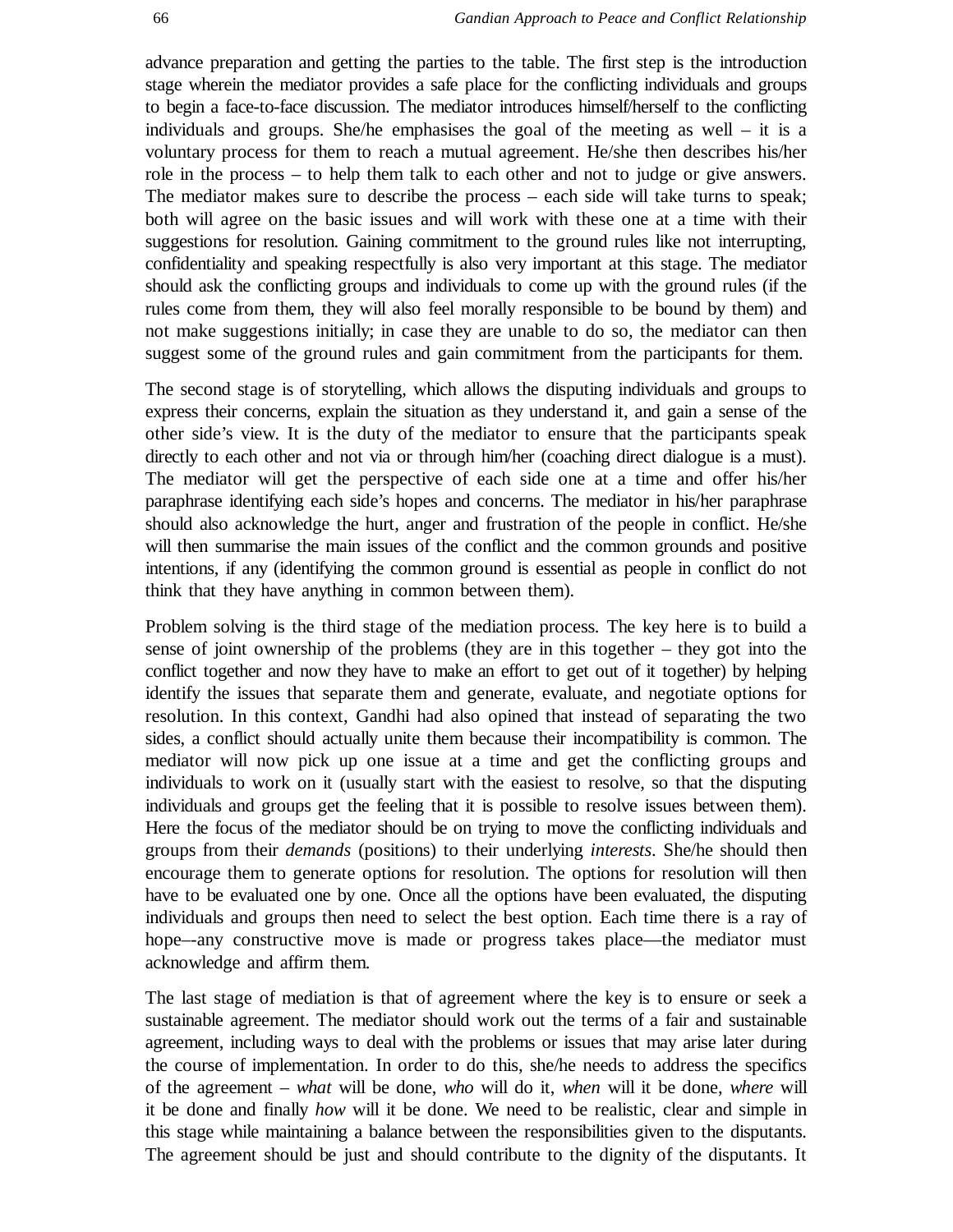should also leave an opening to tackle the issues that may arise in the future. Last but not the least, the mediator must ask the individuals and groups to state their intent to support the agreement. The agreement can be put in black and white (is mostly the case in the western setting) and the participants can sign it formally or it can be an oral agreement (non-western settings) as well. In case no agreement is reached, the mediator should affirm the level of understanding reached; remind the participants of the confidentiality agreement and offer to meet again.

### **6.2.5 Arbitration and Adjudication**

In arbitration, the disputants take their dispute to an impartial third party, who provides them with a decision to end their conflict. It may take varied forms (depending on whether or not arbitration is freely chosen by the parties; whether or not parties have agreed to be bound by the arbitrator's decision etc.) and can be applied to different kinds of circumstances (public or private arbitration). Arbitration has some of the advantages of mediation such as privacy and flexibility while on the other there is a prospect of an authoritative decision. Arbitration hearings can be formal or informal depending on the nature and seriousness of the dispute.

Adjudication refers to a settlement by a court. In civil cases, one party (petitioner) goes to court to demand something from another (defendant). The court then makes a decision on the issues in dispute, unless a negotiated settlement occurs first. Here the framework for considering cases is adversarial, court procedures are highly formal and lawyers are an essential part of this process. Moreover, this is an expensive way of resolving disputes.

### **6.2.6 Essential Skills for Facilitation, Negotiation and Mediation**

Certain skills are critical to the processes of negotiation, mediation and facilitation. The first and foremost important quality that mediators, negotiators and facilitators need to possess is to communicate effectively. It is said that mediators are only as effective as their listening skills. That is why good listening is at the top of the list of skills needed for mastery in learning mediation. Good listening helps in building rapport and trust between the mediators and the disputants. A negotiator too needs to listen effectively and check for meaning constantly. A facilitator can show respect and compassion only by being a good listener.

Paraphrasing is another important skill. Through a good paraphrase the mediator communicates understanding to each of the disputants. It also helps in bringing forth more reflective responses from the contenders. Besides, it slows down the conversation between the individuals and groups and serves as a buffer between their statements. The ability or quality to summarise well is essential. A mediator uses summary to review the key points that have been made by the disputants. This helps in communicating the sense that they understand the entire situation being presented. Summarising can also be used by the facilitator to summarise the content of a discussion every few minutes as a way of keeping the discussion focused.

Monitoring body language is also a skill. Paying attention to the verbal and non-verbal behaviour makes it possible to watch for contradictions and to discuss them with the contenders. Moreover, by learning to observe and understand the body language of others, mediators can gather useful information about how the participating individuals and groups are responding. Every culture has its own body language and mediators, negotiators and facilitators need to be aware of the same. Additionally, intermediaries need to be good at problem solving. Mediators and negotiators should possess the quality of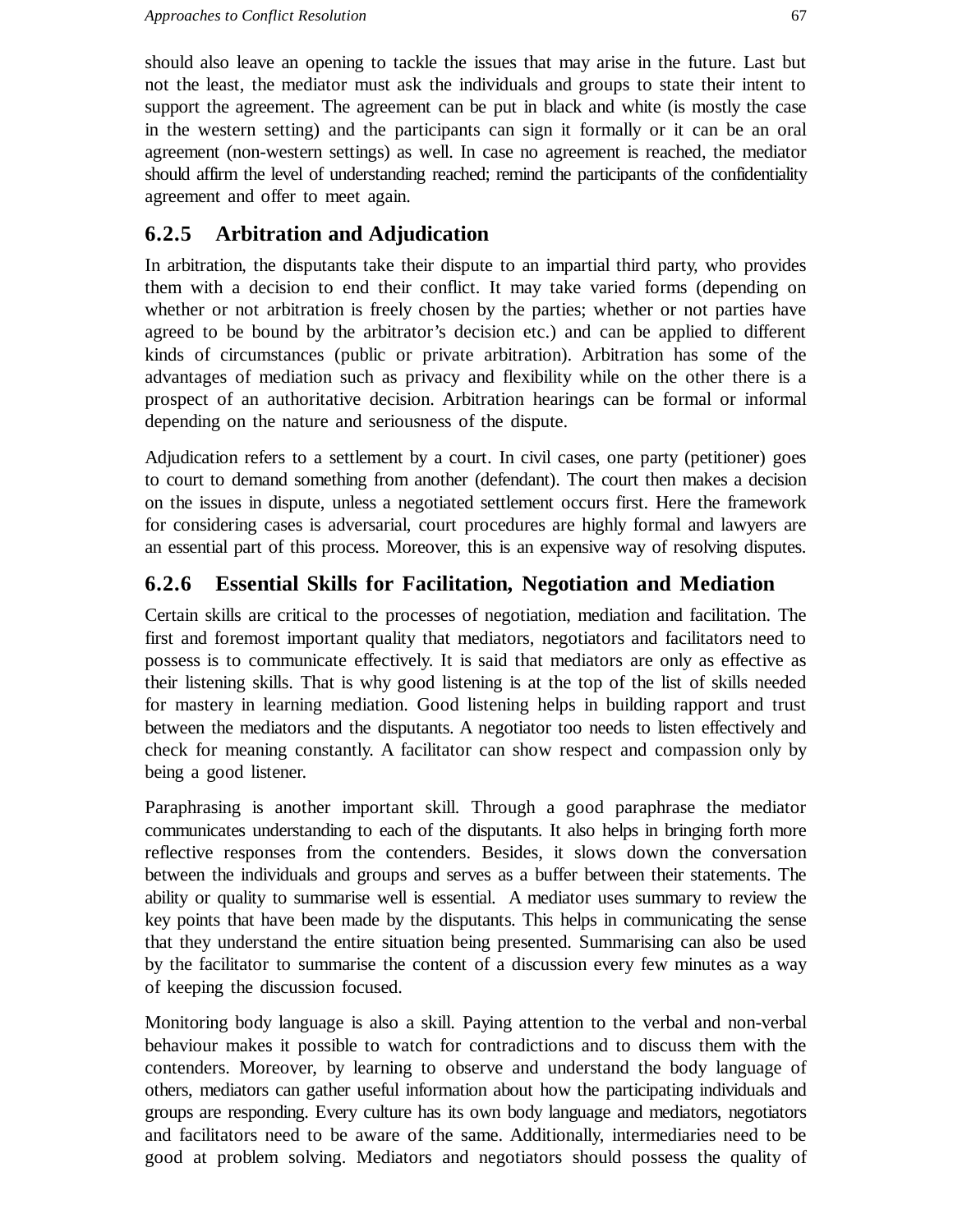generating a variety of possibilities/options/alternatives, picking the best course of action and developing an implementation. A facilitator should be able to help the group define a problem, analyse it and generate options for resolution. They should also know the art of narrowing down options, for example by clubbing together more than one option or removing the impractical ones.

Lastly, third party interveners need to be flexible. They should have the capacity to shift from problem-oriented activities to people-oriented activities to process-oriented activities and vice-versa, when progress is blocked in one of these areas. This means that if disputing individuals and groups are stuck on the problem or the conflict, then the third party should shift the discussion to the people, that is, the relationship aspect. If the discussion gets stuck on the relationship aspect, then the intervener should shift it to the process, such as what should be discussed first, what should be taken up later and so on. Thus, one should be flexible enough to go back and forth between the three aspects of problem, people and process. While undertaking this course of action, one should be prepared to deal with emotional outbursts and difficult behaviour. To conclude, intermediaries must possess a positive outlook and be fair, impartial and objective in their dealings with the disputants.

## **6.3 NON-WESTERN APPROACHES TO CONFLICT RESOLUTION**

A variety of non-western approaches to conflict resolution are used in different parts of Asia and Africa. In the African country of Rwanda, the *Gacaca* is chaired by elders, generally wise old men, who lead group discussions that result in an arrangement that is acceptable to all the participants. In Burundi, the *bushingantahe* or the Council of Notables plays an important role in adjudicating local disputes and reconciling individual persons or families. Parts of Afghanistan and Pakistan follow the *Jirga* system, which is an assembly of elders that takes decisions by consensus on matters dealing with individual and community disputes.

In India, the mediative approach has been the primary means of dispute resolution at the community level. The *Panchayat* system in which a respected village elder(s) assists in resolving community disputes has long been an accepted method of conflict resolution. The traditional panchayat system comprised of intervention by third parties unconnected with the conflict, with a view to overcome the antagonism of the disputants. The aim here was to re-establish communication between them and the conflicting parties were persuaded to talk to each other; the mediator was only a medium. However, in contrast to the western approach, the mediator here is a known and respected third person who is trusted by the disputants to assist in the resolution of their conflict. Sometimes, however, mediations would actually turn into adjudication – decisions would just be imposed on the disputants.

### **6.3.1 Satyagraha**

The Gandhian method of conflict resolution is known as "satyagraha," which basically means "a relentless search for truth and a determination to reach truth". Satyagraha, as conceived by Gandhi, is a dialectical process that is creative, constructive and centrally concerned with human needs.

To resolve conflict, Gandhi employed a combination of three basic approaches. First of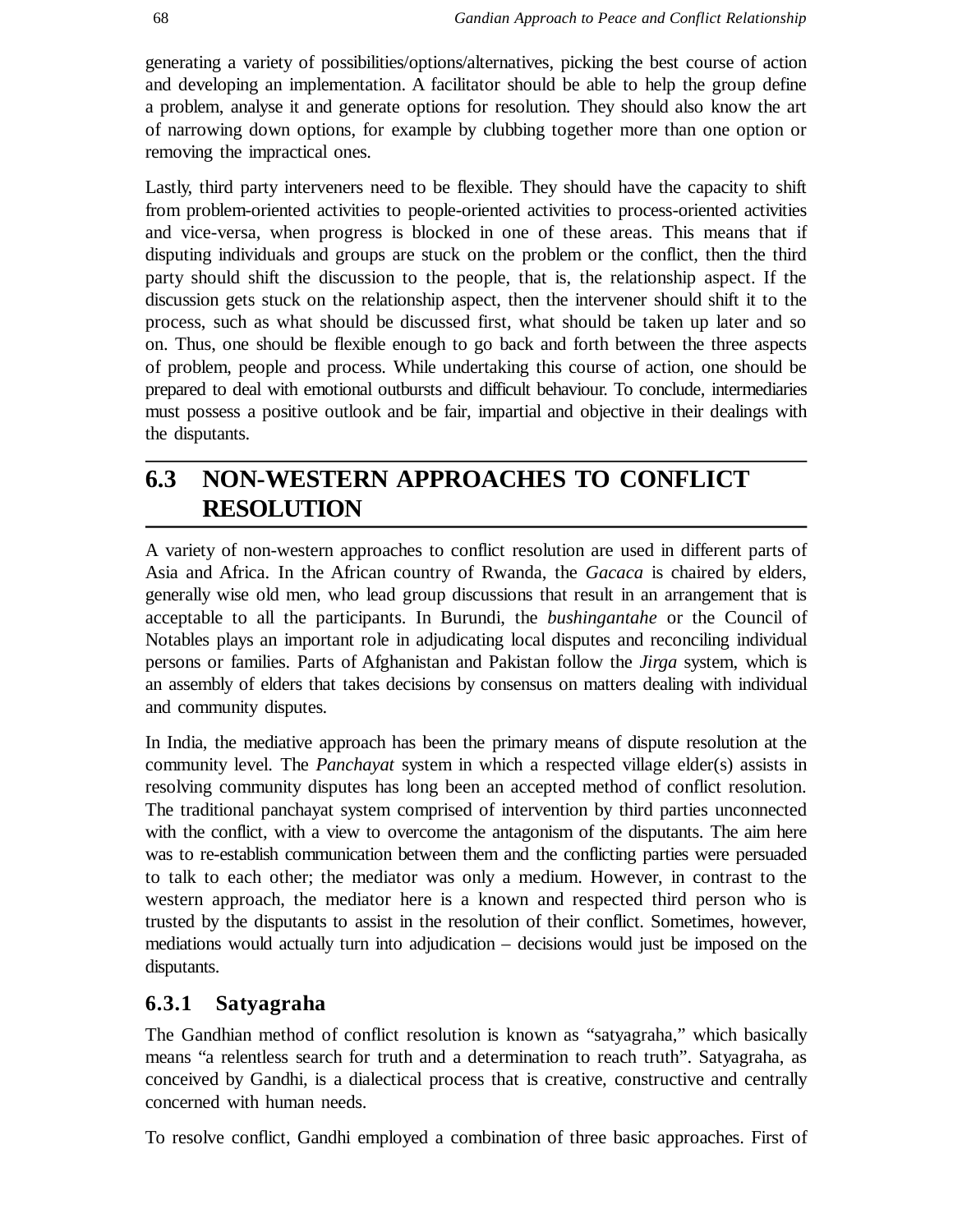all, Satyagraha implied cooperation with the opponent *as a person* but noncooperation with the opponent's *role* in the context of the social structure (Johan Galtung called this process as "decoupling"). Gandhi saw conflict as built into social structures and not into people. Hence, he made a clear distinction between the actor and the deed: "Hate the sin and not the sinner." Thus the essence of Gandhi's approach was to preserve the people while systematically demolishing the evil structure.

Second, Gandhi was willing to compromise when basic principles had not been challenged. He was thus ready to cooperate with the opponents, whenever possible throughout the struggle, in order to build relationships and to create the basis for a sound post-conflict life. Third, Gandhi sought synthesis or transcendence that was mutually agreeable and satisfactory to all the parties and superior to any one of the original positions with the aim of creating new choices and restructuring the opposing elements of a conflict. This would include correction in the attitudes, reversal of behavioural polarisation patterns and removal of the goal incompatibility.

The aim of Gandhian Satyagraha is neither to harm the opponent nor to impose on them a solution against their will; rather, it seeks to help the parties achieve a more secure, creative and truthful relationship. Besides, Satyagraha is not used against someone; it is done *with* someone. The central idea being that moral appeal to the heart and conscience are much more effective than violence or pain. In Gandhi's view, conflict is the result of structural denial of human needs and conflict resolution thus requires a method of struggle that satisfies three conditions: it must destroy need-denying structures, create needsatisfying structures and respect the needs of the conflicting parties during the struggle itself. Satyagraha was Gandhi's attempt to devise a method of struggle that satisfied all the three conditions.

## **6.4 SUMMARY**

In this unit, we have primarily looked at the major western and some non-western approaches to conflict resolution. It can be concluded from the above discussion that both western and the Gandhian approach to conflict resolution believe that the denial of human needs causes conflict and damages relationships. Both agree that restoring relationships through facilitated methods of problem-solving is thus the main aim of conflict resolution. The conflict resolution process must target a change in the attitude, behaviour and the structure (context).

## **6.5 TERMINAL QUESTIONS**

- 1. What are the essential features of dialogue? What is the role of the facilitator in a dialogue?
- 2. Describe the western approaches to negotiation and mediation.
- 3. What is negotiation? What are the principles of negotiation?
- 4. Discuss the process or stages of Mediation.
- 5. Distinguish between arbitration and adjudication.
- 6. Who is an intermediary? What skills are essential for intermediaries?